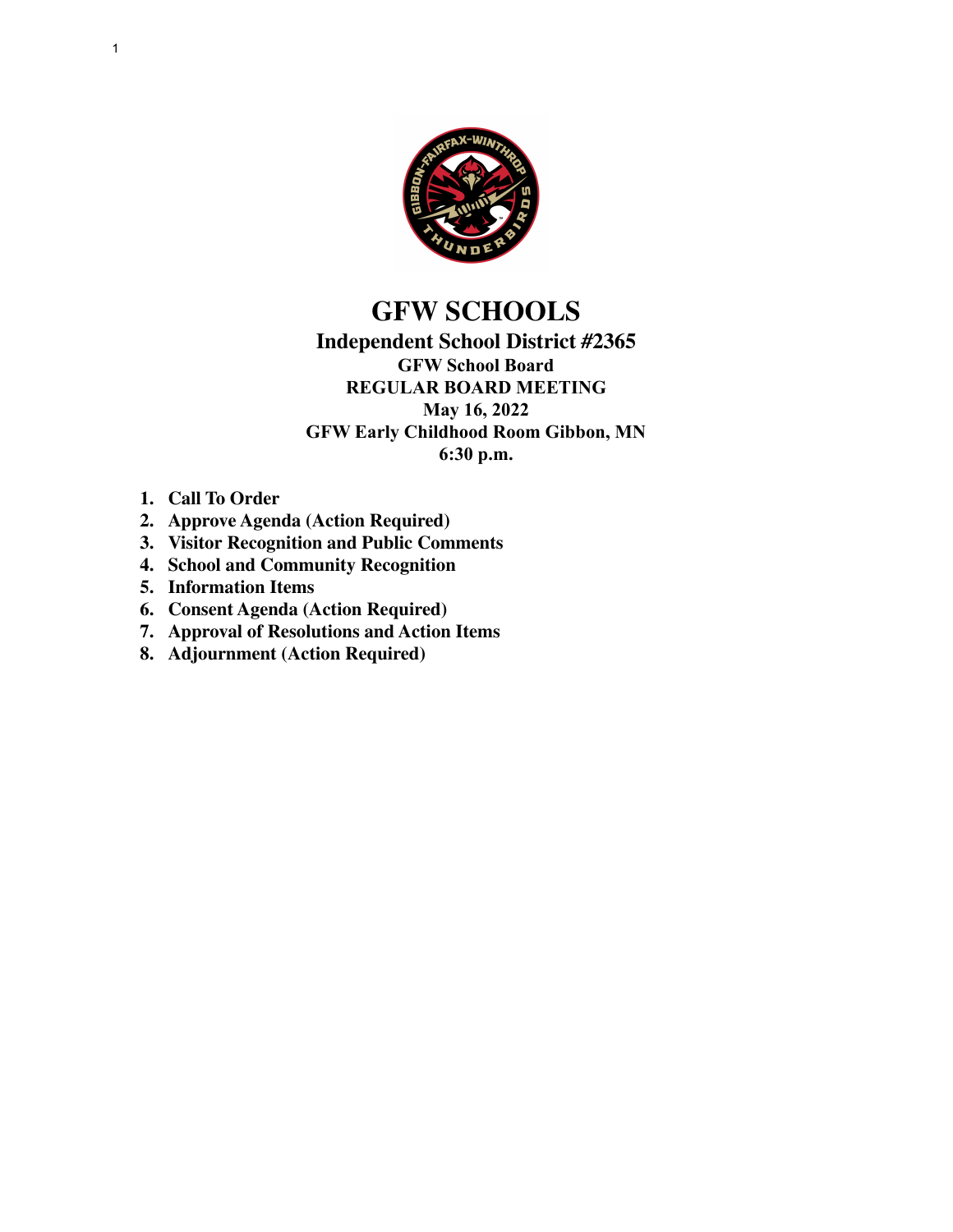

# **GFW SCHOOLS**

## **Independent School District #2365**

# **GFW School Board**

#### **REGULAR BOARD MEETING May 16, 2022 GFW Early Childhood Room Gibbon, MN**

**6:30 p.m.**

- **1. Call To Order**
- **2. Approve Agenda (Action Required)**
- **3. Visitor Recognition and Public Comments**
- **4. School and Community Recognition**
	- a. Retiring Staff

### **5. Information Items**

- a. Superintendent Report
- b. MS/HS and Elementary School Principal Reports
- c. Dashir Report
- d. School Board Representative
- e. Board Reports
	- i. MSHSL<br>ii. River Be
	- River Bend District
	- iii. Community Education
	- iv. Early Childhood Family Education
	- v. MSBA Legislative Liaison
	- vi. Sibley County Children's Collaborative
	- vii. Thunderbird Foundation
	- viii. Certified Staff Negotiations
	- ix. Classified and Bus Drivers Negotiations
	- x. Administrative Negotiations
	- xi. Q-Comp
	- xii. Activity Committee
	- xiii. Facilities Committee
	- xiv. Finance Committee
	- xv. Personnel Committee
	- xvi. Board Development Committee
- f. Business Services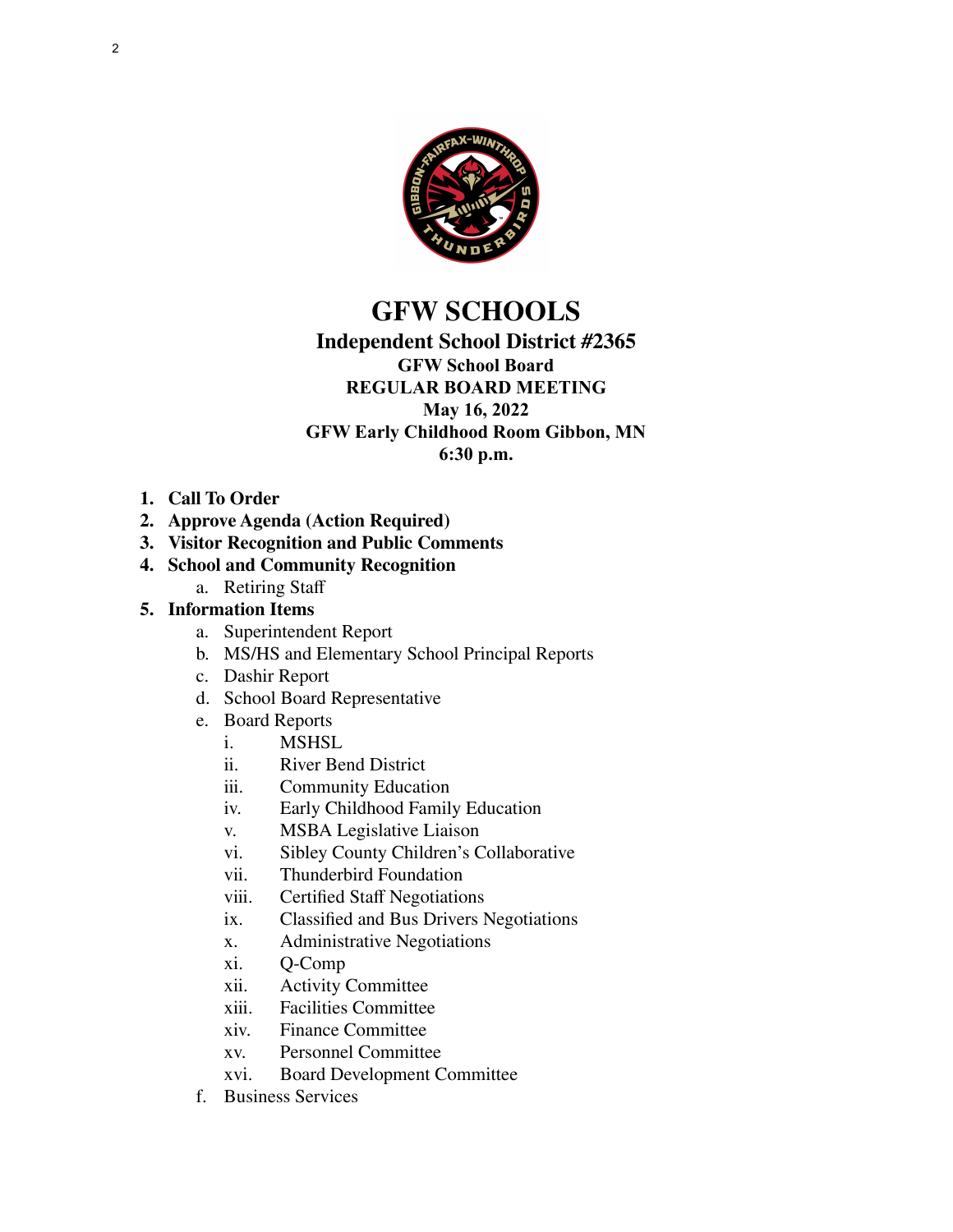g. Athletics/Activities

#### **6. Consent Agenda (Action Required)**

- a. Approval of Regular Board Meeting Minutes, April 18, 2022
- b. Approval of Board Work Session Minutes, May 9, 2022
- c. Approval of Finance Report (Board Summary, Monthly Budget Report)
- d. Approval of Disbursements (Payment Register)
- e. Approval of Activity Account Review
- f. Approval of Personnel
	- i. Hires
		- 1. Arlene Nowak, BA/Step 3 Effective 8/23/2022
		- 2. Melanie (Lu) Rovinski, MS/HS Cook Effective 5/5/2022
	- ii. Resignations
		- 1. Certified
			- a. Laura Fortwengler Effective 6/3/2022
			- b. Jennifer Isaac Effective 6/3/2022
		- 2. Classified
			- a. Mary Trebelhorn Effective 5/6/2022
			- b. Jackie Siekman Effective 5/6/2022
			- c. Lauren Roiger Effective 6/3/2022
		- 3. Bus Drivers
			- a. Steven Messerli Effective 4/25/2022
		- 4. Other
	- a. iii. Termination
		- 1. Samuel Duran Effective 4/22/2022
		- 2. Joe Lopez Effective 5/3/2022
	- iv. Retirements
		- 1. Certified
		- 2. Classified Retirements
		- a. 3. Bus Retirements
		- 4. Other
		-
	- v. Leaves
		- 1. Certified Leaves
		- 2. Classified Leaves
		- 3. Administrative Leaves
		- 4. Other Leaves
	- vi. Transfers
	- vii. Overload
	- viii. Independent Contracts
		- 1. Maria-Francisca Mendoza, Cultural Liaison Effective 7/1/2022
		- 2. Melissa Larabee, SEL Interventionist Effective 7/1/2022
		- 3. Brittany Schroeder, SEL Interventionist Effective 7/1/2022

### **7. Approval of Resolutions and Action Items**

a. Resolution: Future Building Project Location: PreK-12 Centrally Located in GFW